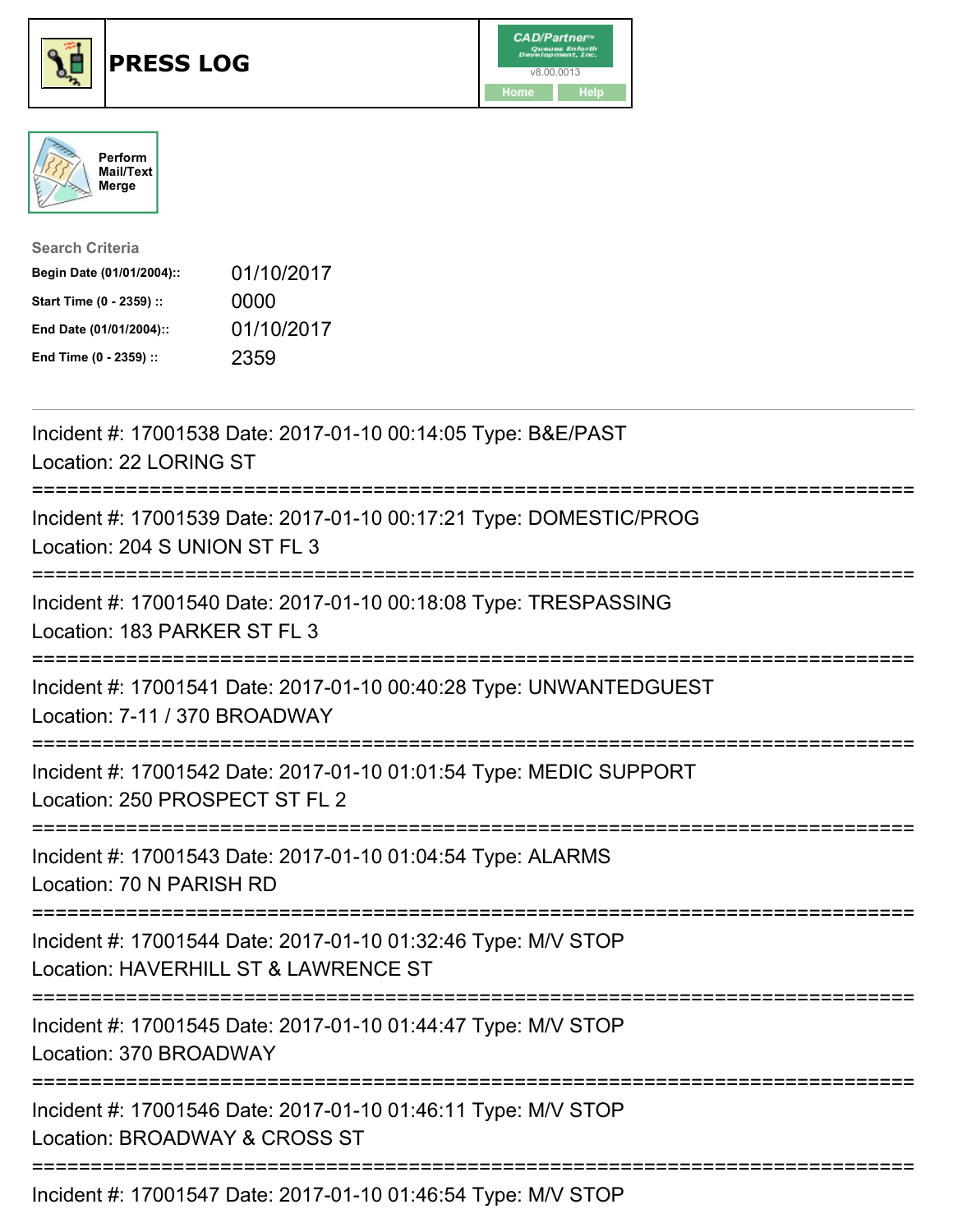| Location: OSGOOD ST & SALEM ST                                                                                                                   |
|--------------------------------------------------------------------------------------------------------------------------------------------------|
| Incident #: 17001548 Date: 2017-01-10 02:16:23 Type: NOISE ORD<br>Location: 452 HAVERHILL ST FL 2                                                |
| Incident #: 17001549 Date: 2017-01-10 02:29:24 Type: M/V STOP<br>Location: RELIEF'S IN / 1 MARKET ST                                             |
| Incident #: 17001550 Date: 2017-01-10 02:32:54 Type: M/V STOP<br>Location: FRANKLIN ST & LOWELL ST                                               |
| :=========================<br>Incident #: 17001551 Date: 2017-01-10 02:58:29 Type: SPECIAL CHECK<br>Location: 44 MYRTLE ST                       |
| Incident #: 17001552 Date: 2017-01-10 03:02:35 Type: M/V STOP<br>Location: AMESBURY & METHUEN                                                    |
| :=================================<br>Incident #: 17001553 Date: 2017-01-10 03:17:30 Type: M/V STOP<br>Location: CENTRAL BRIDGE / 0 MERRIMACK ST |
| Incident #: 17001554 Date: 2017-01-10 03:26:32 Type: M/V STOP<br>Location: ALDER ST & LAWRENCE ST                                                |
| Incident #: 17001555 Date: 2017-01-10 03:43:11 Type: SPECIAL CHECK<br>Location: 89 ESSEX ST                                                      |
| Incident #: 17001556 Date: 2017-01-10 03:47:23 Type: ALARM/BURG<br>Location: VITAMIN SHOPPE / 435 WINTHROP AV #A                                 |
| Incident #: 17001557 Date: 2017-01-10 03:49:02 Type: M/V STOP<br>Location: N PARISH RD & OSGOOD ST                                               |
| Incident #: 17001558 Date: 2017-01-10 03:51:08 Type: M/V STOP<br>Location: BROADWAY & CONCORD ST                                                 |
| :===================<br>Incident #: 17001559 Date: 2017-01-10 04:02:03 Type: ALARM/BURG<br>Location: VECINA BEAUTY / 196 BROADWAY                |
| Incident #: 17001560 Date: 2017-01-10 05:32:08 Type: ALARM/BURG<br>Location: 37 ESSEX ST                                                         |
| ====================<br>Incident #: 17001561 Date: 2017-01-10 05:43:27 Type: M/V STOP                                                            |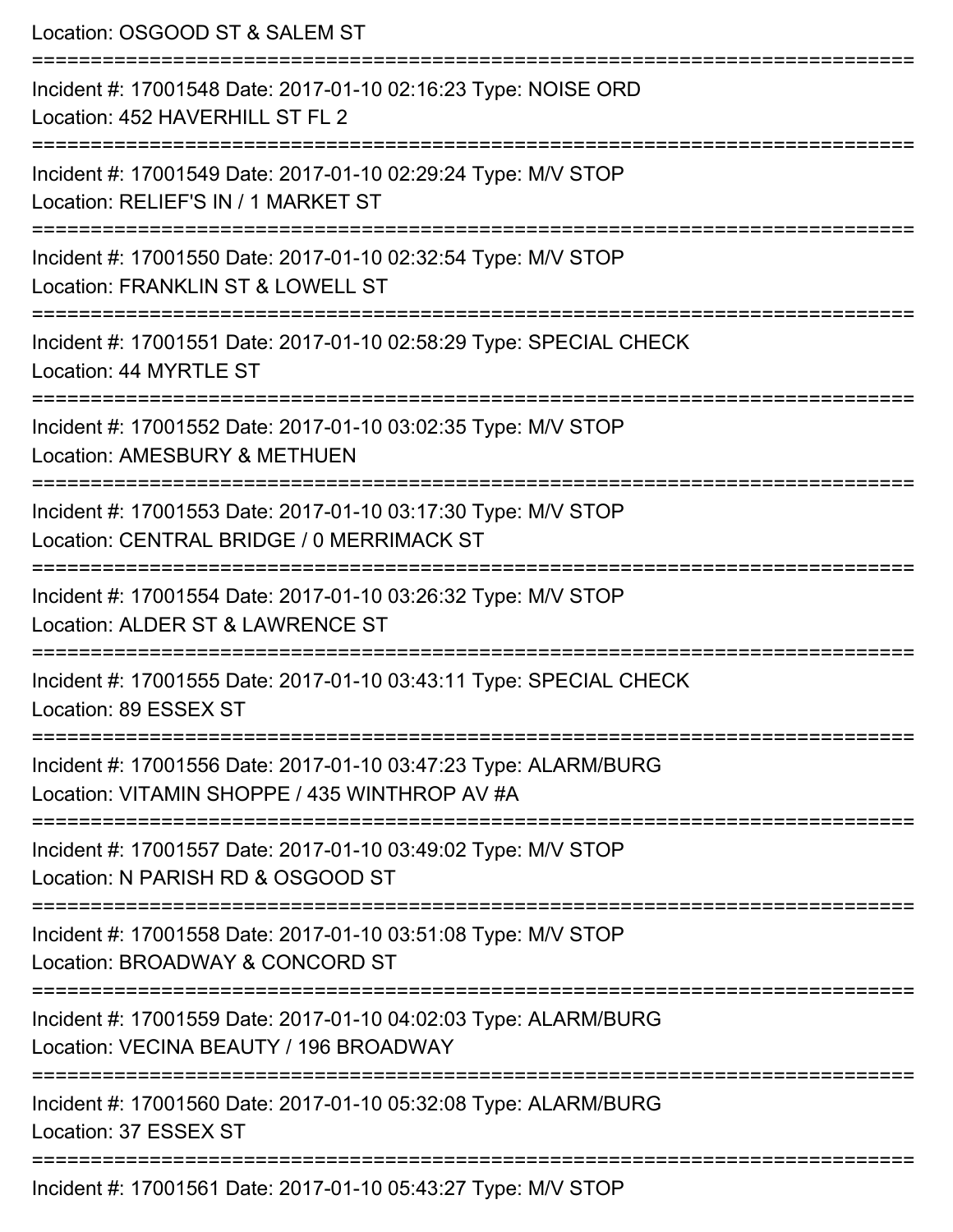| Incident #: 17001562 Date: 2017-01-10 05:43:35 Type: DOMESTIC/PROG<br>Location: 99 ABBOTT ST                         |
|----------------------------------------------------------------------------------------------------------------------|
| Incident #: 17001563 Date: 2017-01-10 06:37:32 Type: MV/BLOCKING<br>Location: 132 SPRINGFIELD ST                     |
| Incident #: 17001564 Date: 2017-01-10 06:42:19 Type: AUTO ACC/NO PI<br>Location: 160 WINTHROP AV                     |
| Incident #: 17001565 Date: 2017-01-10 06:46:02 Type: B&E/MV/PAST<br>Location: 60 EUTAW ST                            |
| Incident #: 17001566 Date: 2017-01-10 07:30:42 Type: WARRANT SERVE<br>Location: 83 WEST ST                           |
| Incident #: 17001567 Date: 2017-01-10 07:36:28 Type: ALARM/BURG<br>Location: CAVARRETTA RESIDENCE / 467 RIVERSIDE DR |
| Incident #: 17001568 Date: 2017-01-10 07:36:56 Type: CLOSE STREET<br>Location: JACKSON ST & KNOX ST                  |
| Incident #: 17001569 Date: 2017-01-10 07:53:13 Type: DOMESTIC/PROG<br>Location: 1 TREMONT ST #8                      |
| Incident #: 17001570 Date: 2017-01-10 08:05:53 Type: UNKNOWN PROB<br>Location: 360 BROADWAY                          |
| Incident #: 17001571 Date: 2017-01-10 08:06:42 Type: CRUISER ACCID<br>Location: BROADWAY & TREMONT ST                |
| Incident #: 17001572 Date: 2017-01-10 08:15:50 Type: TOW OF M/V<br>Location: 386 PARK ST                             |
| Incident #: 17001573 Date: 2017-01-10 08:22:56 Type: ALARM/BURG<br>Location: WILKINS RESIDENCE / 436 LOWELL ST       |
| Incident #: 17001574 Date: 2017-01-10 08:27:02 Type: NOTIFICATION<br>Location: 400 ANDOVER ST #103                   |
| Incident #: 17001575 Date: 2017-01-10 08:32:23 Type: AUTO ACC/NO PI                                                  |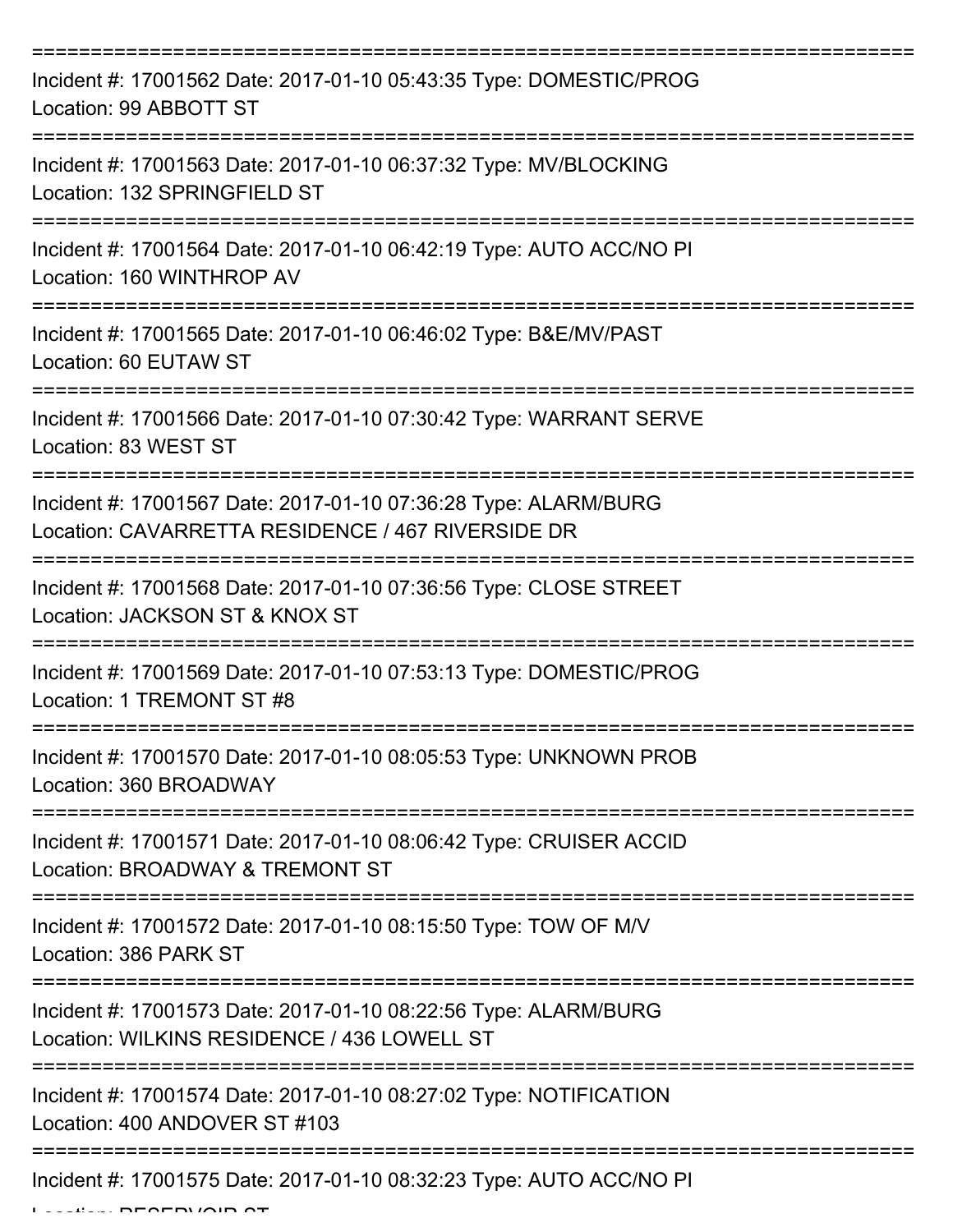| Incident #: 17001576 Date: 2017-01-10 08:55:57 Type: 209A/SERVE<br>Location: 2 MUSEUM SQ #415                                  |
|--------------------------------------------------------------------------------------------------------------------------------|
| Incident #: 17001577 Date: 2017-01-10 09:04:51 Type: DOMESTIC/PROG<br>Location: 46 AMESBURY ST #APT8C                          |
| Incident #: 17001578 Date: 2017-01-10 09:15:16 Type: 209A/SERVE<br>Location: 48 UNION ST                                       |
| Incident #: 17001579 Date: 2017-01-10 09:23:44 Type: 209A/SERVE<br>Location: 107 GARDEN ST                                     |
| Incident #: 17001580 Date: 2017-01-10 09:30:46 Type: LOST PROPERTY<br><b>Location: BROADWAY</b>                                |
| Incident #: 17001581 Date: 2017-01-10 09:34:23 Type: SEX OFFENDER<br>Location: 148 EXCHANGE ST                                 |
| Incident #: 17001582 Date: 2017-01-10 09:38:37 Type: 209A/SERVE<br>Location: 77 S UNION ST                                     |
| Incident #: 17001583 Date: 2017-01-10 09:44:44 Type: M/V STOP<br>Location: 113 S UNION ST                                      |
| Incident #: 17001584 Date: 2017-01-10 09:49:34 Type: ALARM/BURG<br>Location: SAMERA RESD / 210 MERRIMACK ST #APT 312 FL 3RD FL |
| Incident #: 17001585 Date: 2017-01-10 09:51:45 Type: ALARM/BURG<br>Location: BRESNAHAN RESD / 144 BERKELEY ST                  |
| Incident #: 17001586 Date: 2017-01-10 09:55:38 Type: 209A/SERVE<br>Location: 44 COOLIDGE ST                                    |
| Incident #: 17001587 Date: 2017-01-10 09:56:43 Type: AUTO ACC/NO PI<br>Location: WINTHROP AV & OLD SHOWCASE CINEMAS            |
| Incident #: 17001588 Date: 2017-01-10 09:58:20 Type: THREATS<br>Location: 90 LOWELL ST                                         |
| Incident #: 17001590 Date: 2017-01-10 10:01:42 Type: MISSING PERS                                                              |

Location: 75 GDEENWOOD ST EL 1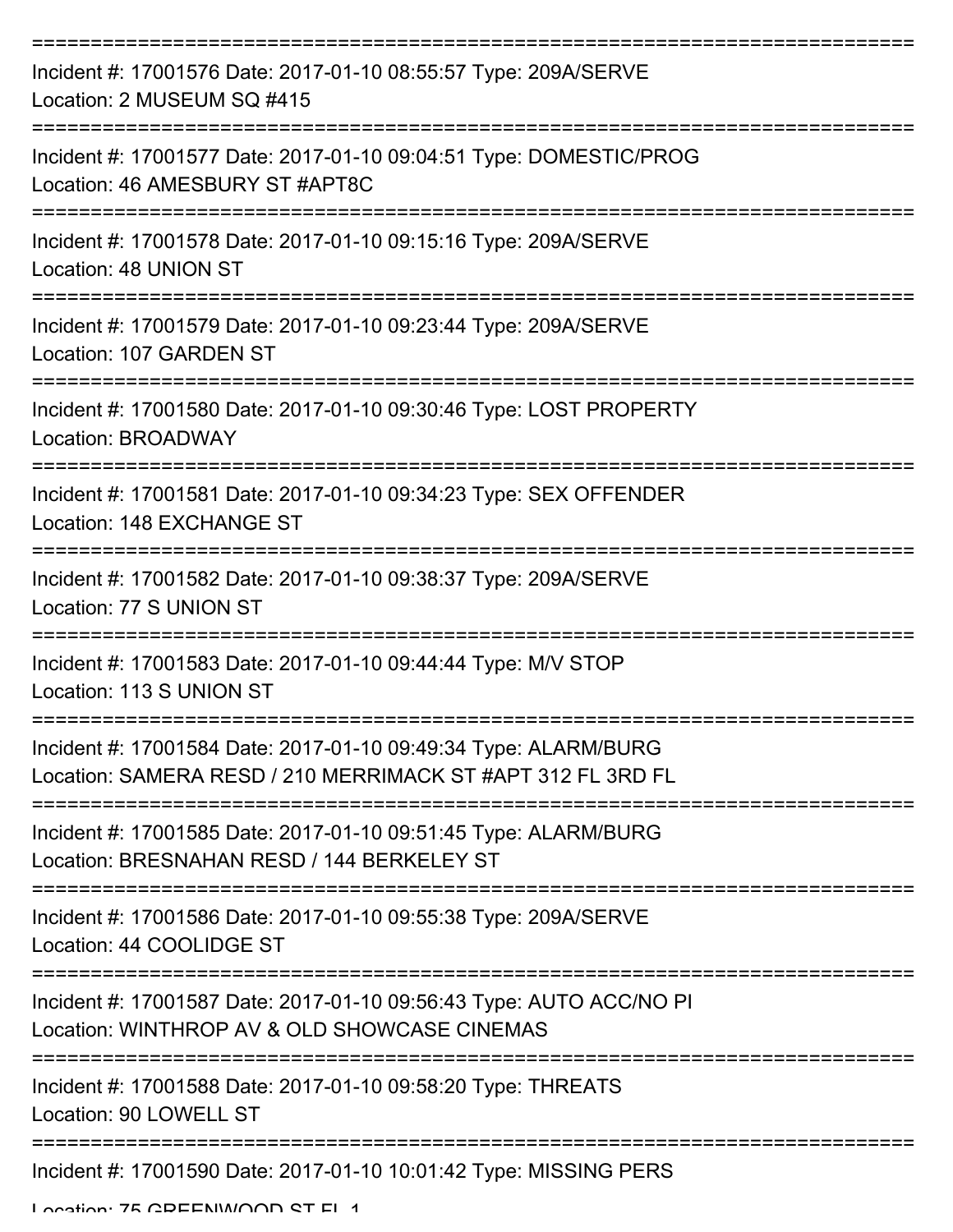| Incident #: 17001589 Date: 2017-01-10 10:03:47 Type: STOL/MV/PR<br><b>Location: CHICKERING ST</b>          |
|------------------------------------------------------------------------------------------------------------|
| Incident #: 17001591 Date: 2017-01-10 10:07:45 Type: SUS PERS/MV<br>Location: LEAHY SCHOOL / 100 ERVING AV |
| Incident #: 17001592 Date: 2017-01-10 10:08:57 Type: SUS PERS/MV<br>Location: 156 BUTLER ST                |
| Incident #: 17001593 Date: 2017-01-10 10:14:46 Type: AUTO ACC/NO PI<br>Location: 22 BROOK ST               |
| Incident #: 17001594 Date: 2017-01-10 10:22:21 Type: SUS PERS/MV<br>Location: JACKSON CT                   |
| Incident #: 17001595 Date: 2017-01-10 10:27:39 Type: M/V STOP<br>Location: 40 WINTHROP AV                  |
| Incident #: 17001596 Date: 2017-01-10 10:45:30 Type: SHOPLIFTING<br>Location: MARKET BASKET / 700 ESSEX ST |
| Incident #: 17001597 Date: 2017-01-10 10:46:28 Type: MISSING PERS<br>Location: 75 GREENWOOD                |
| Incident #: 17001598 Date: 2017-01-10 10:49:14 Type: M/V STOP<br>Location: ESSEX ST & LAWRENCE ST          |
| Incident #: 17001599 Date: 2017-01-10 10:50:12 Type: M/V STOP<br>Location: ESSEX ST & LAWRENCE ST          |
| Incident #: 17001600 Date: 2017-01-10 10:51:12 Type: MEDIC SUPPORT<br>Location: 381 ESSEX ST               |
| Incident #: 17001601 Date: 2017-01-10 11:07:14 Type: LOST PROPERTY<br>Location: 30 SULLIVAN AV             |
| Incident #: 17001602 Date: 2017-01-10 11:22:08 Type: HIT & RUN M/V<br>Location: 34 HAVERHILL ST            |
| Incident #: 17001603 Date: 2017-01-10 11:24:34 Type: AUTO ACC/PI<br>Location: BROADWAY & HAVERHILL ST      |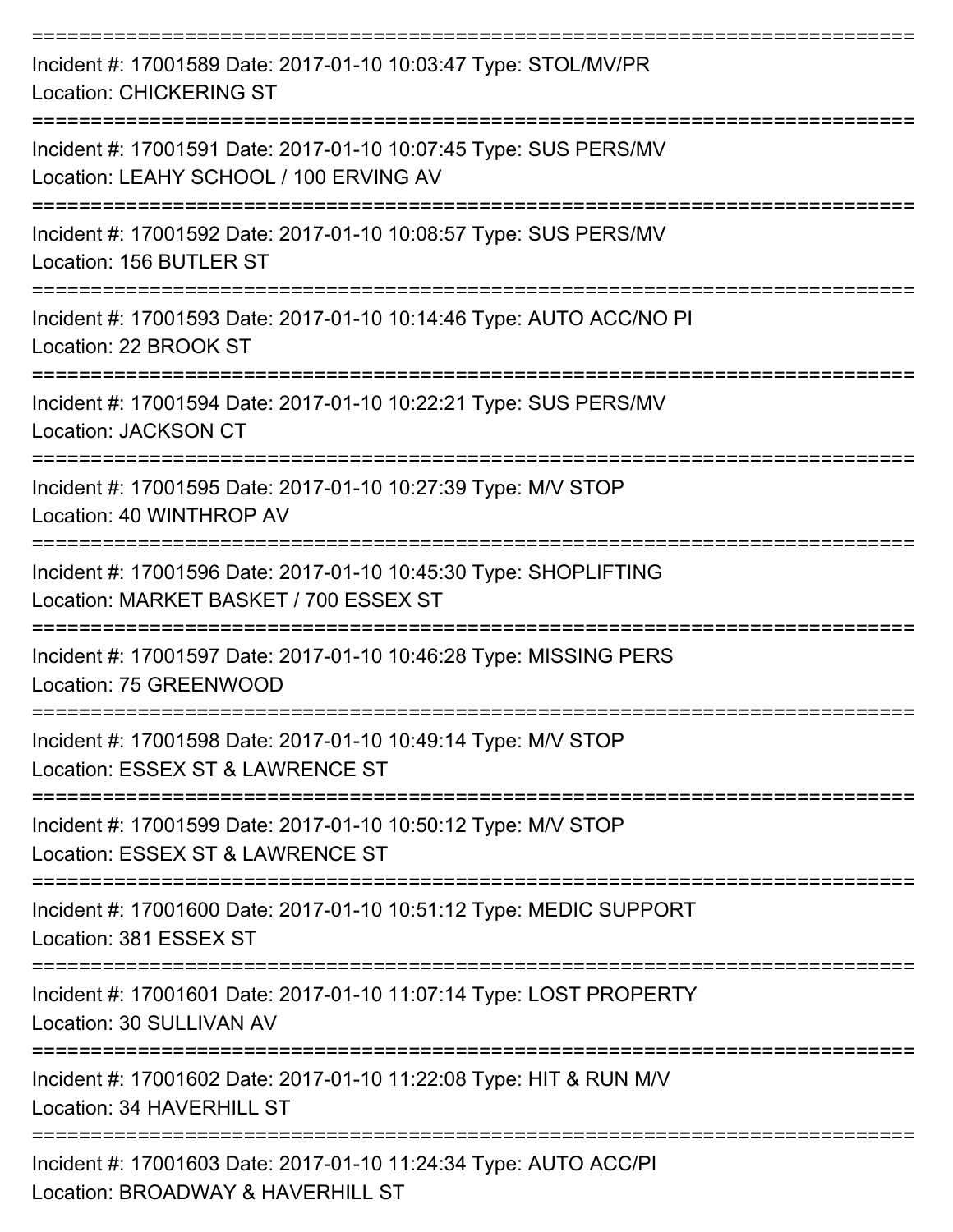| Incident #: 17001604 Date: 2017-01-10 11:35:52 Type: ALARM/BURG<br>Location: JOHNSON RESD / 10 BYRON AV                                                        |
|----------------------------------------------------------------------------------------------------------------------------------------------------------------|
| :========================<br>=========<br>:===========================<br>Incident #: 17001605 Date: 2017-01-10 11:37:08 Type: FRAUD<br>Location: 90 LOWELL ST |
| Incident #: 17001606 Date: 2017-01-10 11:37:28 Type: ANIMAL COMPL<br>Location: 1 TREMONT ST #1                                                                 |
| Incident #: 17001607 Date: 2017-01-10 11:39:11 Type: M/V STOP<br>Location: BROADWAY & PARK ST                                                                  |
| ====================<br>Incident #: 17001608 Date: 2017-01-10 11:46:03 Type: FRAUD<br>Location: 355 PARK ST #517                                               |
| Incident #: 17001609 Date: 2017-01-10 11:49:29 Type: M/V STOP<br>Location: BUNKERHILL ST & LAWRENCE ST                                                         |
| :==================<br>Incident #: 17001610 Date: 2017-01-10 11:57:48 Type: SUS PERS/MV<br>Location: CONCORD ST & FRANKLIN ST                                  |
| Incident #: 17001611 Date: 2017-01-10 12:17:02 Type: SHOPLIFTING<br>Location: MARKET BASKET / 700 ESSEX ST                                                     |
| Incident #: 17001612 Date: 2017-01-10 12:37:31 Type: M/V STOP<br>Location: BROADWAY & CONCORD ST                                                               |
| Incident #: 17001613 Date: 2017-01-10 12:52:25 Type: LARCENY/PAST<br>Location: 246 SALEM ST                                                                    |
| Incident #: 17001614 Date: 2017-01-10 13:05:02 Type: B&E/PAST<br>Location: 176 WALNUT ST                                                                       |
| Incident #: 17001615 Date: 2017-01-10 13:25:39 Type: SUS PERS/MV<br>Location: BROADWAY & CROSS ST                                                              |
| Incident #: 17001616 Date: 2017-01-10 13:34:57 Type: MAL DAMAGE<br>Location: FERN ST & LEXINGTON ST                                                            |
| Incident #: 17001617 Date: 2017-01-10 13:36:24 Type: INVEST CONT<br>Location: 50 MONMOUTH ST FL 2                                                              |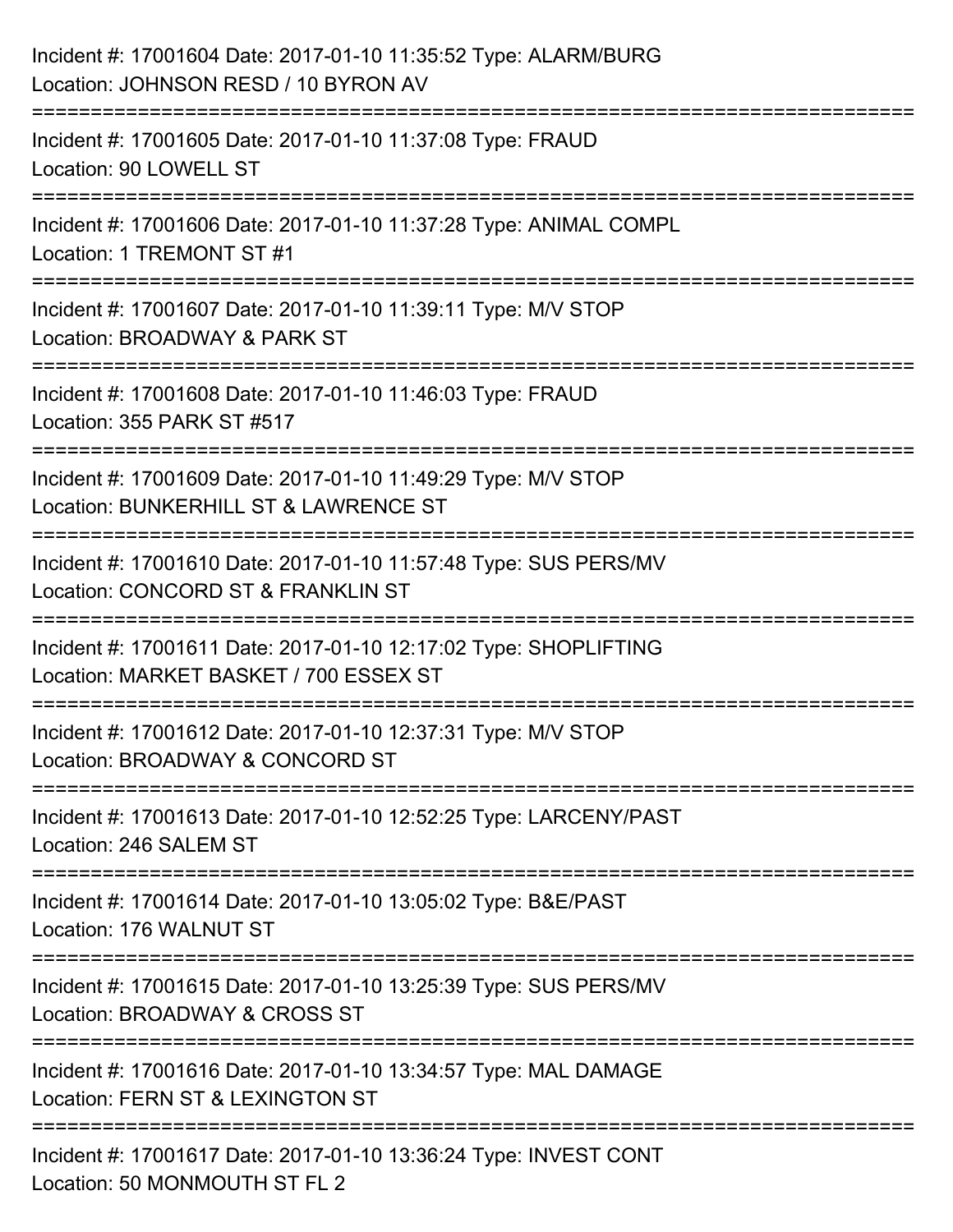| Incident #: 17001618 Date: 2017-01-10 13:44:25 Type: WARRANT SERVE<br>Location: 108 OXFORD ST                                                              |
|------------------------------------------------------------------------------------------------------------------------------------------------------------|
| Incident #: 17001619 Date: 2017-01-10 13:52:01 Type: ALARM/BURG<br>Location: TEJEDA RESD / 12 EASTON ST                                                    |
| Incident #: 17001620 Date: 2017-01-10 13:53:22 Type: CK WELL BEING<br>Location: 345 LOWELL ST                                                              |
| Incident #: 17001621 Date: 2017-01-10 13:56:05 Type: LARCENY/PAST<br>Location: 6 POWERS ST                                                                 |
| Incident #: 17001622 Date: 2017-01-10 14:10:07 Type: GENERAL SERV<br>Location: 24 CYPRESS AV FL 2                                                          |
| Incident #: 17001623 Date: 2017-01-10 14:15:50 Type: ALARM/BURG<br>Location: KIENDO RESD / 167 ANDOVER ST                                                  |
| Incident #: 17001624 Date: 2017-01-10 14:16:30 Type: CK WELL BEING<br>Location: 7 KINGSTON ST<br>-------------                                             |
| Incident #: 17001626 Date: 2017-01-10 14:18:17 Type: SUS PERS/MV<br>Location: 425 MERRIMACK ST                                                             |
| Incident #: 17001625 Date: 2017-01-10 14:18:45 Type: SUICIDE ATTEMPT<br>Location: 40 MANCHESTER ST FL 2NDFL                                                |
| Incident #: 17001628 Date: 2017-01-10 14:35:56 Type: CK WELL BEING<br>Location: 75 MANCHESTER ST<br>------------------------------------                   |
| Incident #: 17001627 Date: 2017-01-10 14:36:24 Type: GENERAL SERV<br>Location: 149 MYRTLE ST                                                               |
| Incident #: 17001629 Date: 2017-01-10 14:54:33 Type: LOST PROPERTY<br>Location: 452 HAMPSHIRE ST                                                           |
| Incident #: 17001630 Date: 2017-01-10 14:59:55 Type: STOLEN PROP<br>Location: 239 FARNHAM ST                                                               |
| ======================================<br>Incident #: 17001631 Date: 2017-01-10 15:13:52 Type: AUTO ACC/NO PI<br>Location: BONANZA MARKET / 181 JACKSON ST |

===========================================================================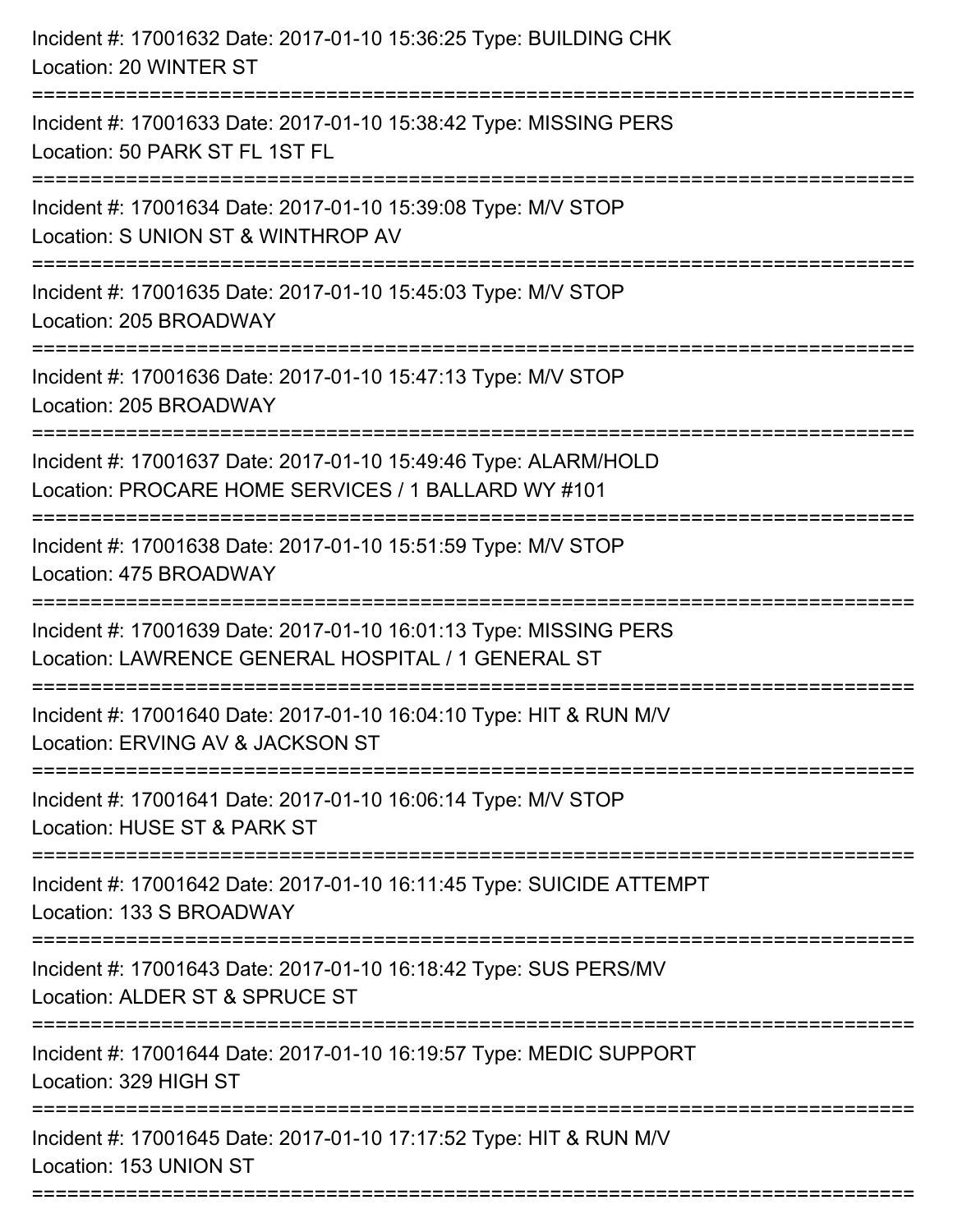| Location: WEATHERBEE SCHOOL / 75 NEWTON ST                                                                   |
|--------------------------------------------------------------------------------------------------------------|
| Incident #: 17001648 Date: 2017-01-10 17:31:26 Type: LARCENY/PAST<br>Location: 133 WATER ST                  |
| Incident #: 17001647 Date: 2017-01-10 17:31:33 Type: AUTO ACC/NO PI<br>Location: WINTHROP AV & RT 495        |
| Incident #: 17001649 Date: 2017-01-10 17:40:40 Type: ALARM/BURG<br>Location: 10 BYRON AV<br>---------------- |
| Incident #: 17001650 Date: 2017-01-10 17:42:26 Type: M/V STOP<br>Location: COMMON ST & LAWRENCE ST           |
| Incident #: 17001651 Date: 2017-01-10 17:49:23 Type: M/V STOP<br>Location: GARDEN ST & NEWBURY ST            |
| Incident #: 17001652 Date: 2017-01-10 17:50:16 Type: 911 HANG UP<br>Location: 30 HIGH ST FL 2                |
| Incident #: 17001653 Date: 2017-01-10 17:52:06 Type: INVEST CONT<br>Location: 345 WATER ST                   |
| Incident #: 17001654 Date: 2017-01-10 17:53:29 Type: M/V STOP<br>Location: 52 NEWBURY ST                     |
| Incident #: 17001655 Date: 2017-01-10 17:56:45 Type: ROBBERY PAST<br>Location: ELKS LODGE / 652 ANDOVER ST   |
| Incident #: 17001656 Date: 2017-01-10 17:59:55 Type: B&E/PAST<br>Location: S CANAL ST                        |
| Incident #: 17001657 Date: 2017-01-10 18:02:57 Type: M/V STOP<br>Location: 18 FRANKLIN ST                    |
| Incident #: 17001658 Date: 2017-01-10 18:03:57 Type: M/V STOP<br>Location: BRADFORD ST & BROADWAY            |
| Incident #: 17001660 Date: 2017-01-10 18:11:01 Type: MISSING PERS<br>Location: 32 HIGHLAND ST                |

Incident #: 17001659 Date: 2017 01 10 18:12:56 Type: ANIMAL COMPL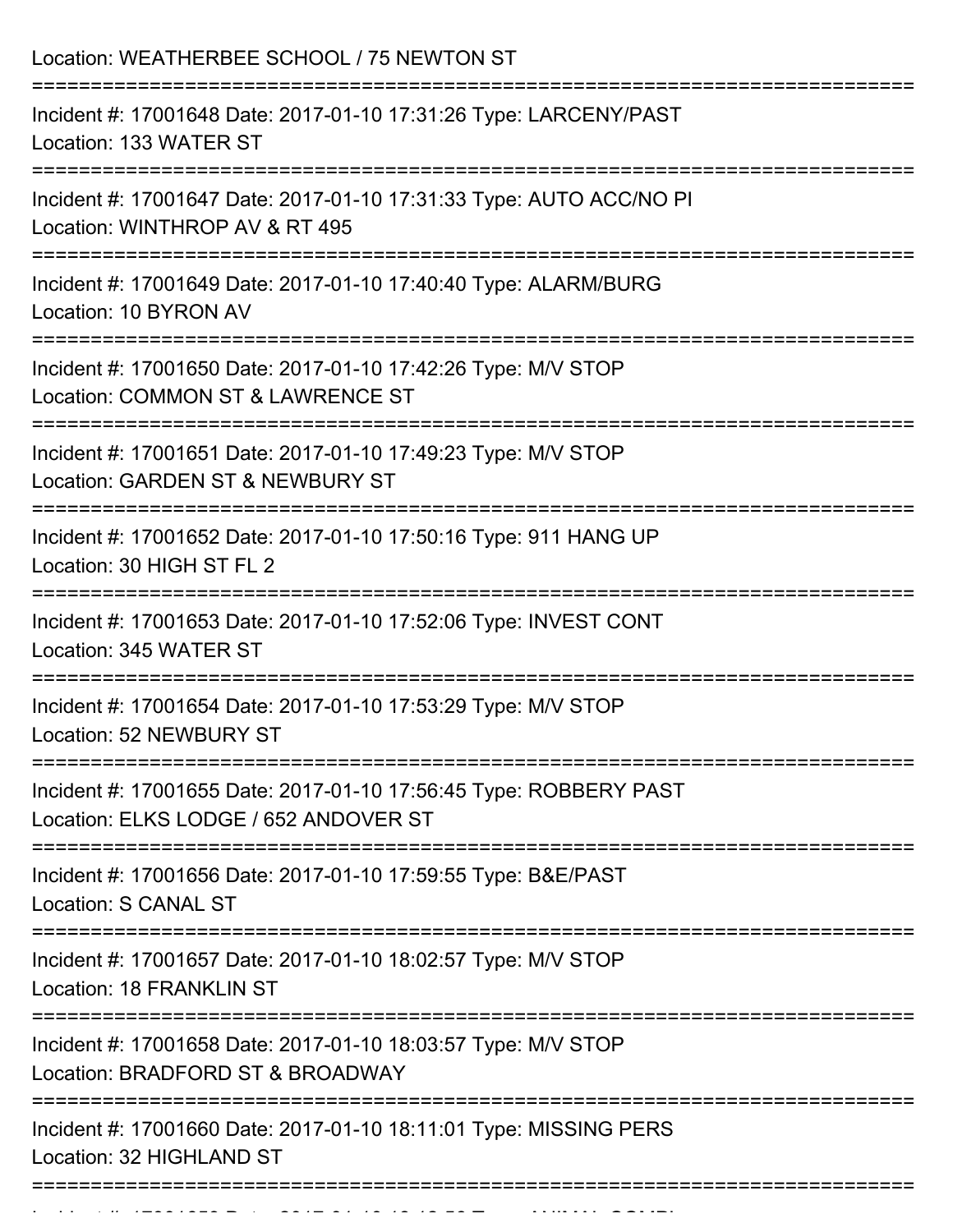| Location: 14 LIBERTY AV                                                                                                    |
|----------------------------------------------------------------------------------------------------------------------------|
| Incident #: 17001661 Date: 2017-01-10 18:14:14 Type: M/V STOP<br>Location: 20 SARATOGA ST                                  |
| Incident #: 17001662 Date: 2017-01-10 18:19:13 Type: LOST PROPERTY<br>Location: 34 WILMOT ST #1                            |
| Incident #: 17001663 Date: 2017-01-10 18:34:40 Type: M/V STOP<br>Location: BROADWAY & CONCORD ST<br>:===================== |
| Incident #: 17001664 Date: 2017-01-10 18:37:44 Type: M/V STOP<br>Location: 41 LORING ST                                    |
| Incident #: 17001665 Date: 2017-01-10 18:45:39 Type: INVEST CONT<br>Location: 32 HIGHLAND ST                               |
| Incident #: 17001666 Date: 2017-01-10 19:12:43 Type: M/V STOP<br>Location: BROADWAY & WATER ST                             |
| Incident #: 17001667 Date: 2017-01-10 19:14:52 Type: M/V STOP<br>Location: BROADWAY & WATER ST                             |
| Incident #: 17001668 Date: 2017-01-10 19:19:29 Type: DISTURBANCE<br>Location: 65 SALEM ST                                  |
| Incident #: 17001669 Date: 2017-01-10 19:35:54 Type: MAN DOWN<br>Location: CENTRAL CATHOLIC HIGH SCHOOL / 300 HAMPSHIRE ST |
| Incident #: 17001670 Date: 2017-01-10 19:36:57 Type: SUS PERS/MV<br>Location: ERVING AV & JACKSON ST                       |
| Incident #: 17001671 Date: 2017-01-10 19:57:22 Type: INVESTIGATION<br><b>Location: EMBANKMENT RD</b>                       |
| Incident #: 17001672 Date: 2017-01-10 19:59:41 Type: HIT & RUN M/V<br>Location: AVON ST & SAUNDERS ST                      |
| Incident #: 17001673 Date: 2017-01-10 20:14:32 Type: B&E/DWELL/AT<br>Location: 41 AUBURN ST                                |
|                                                                                                                            |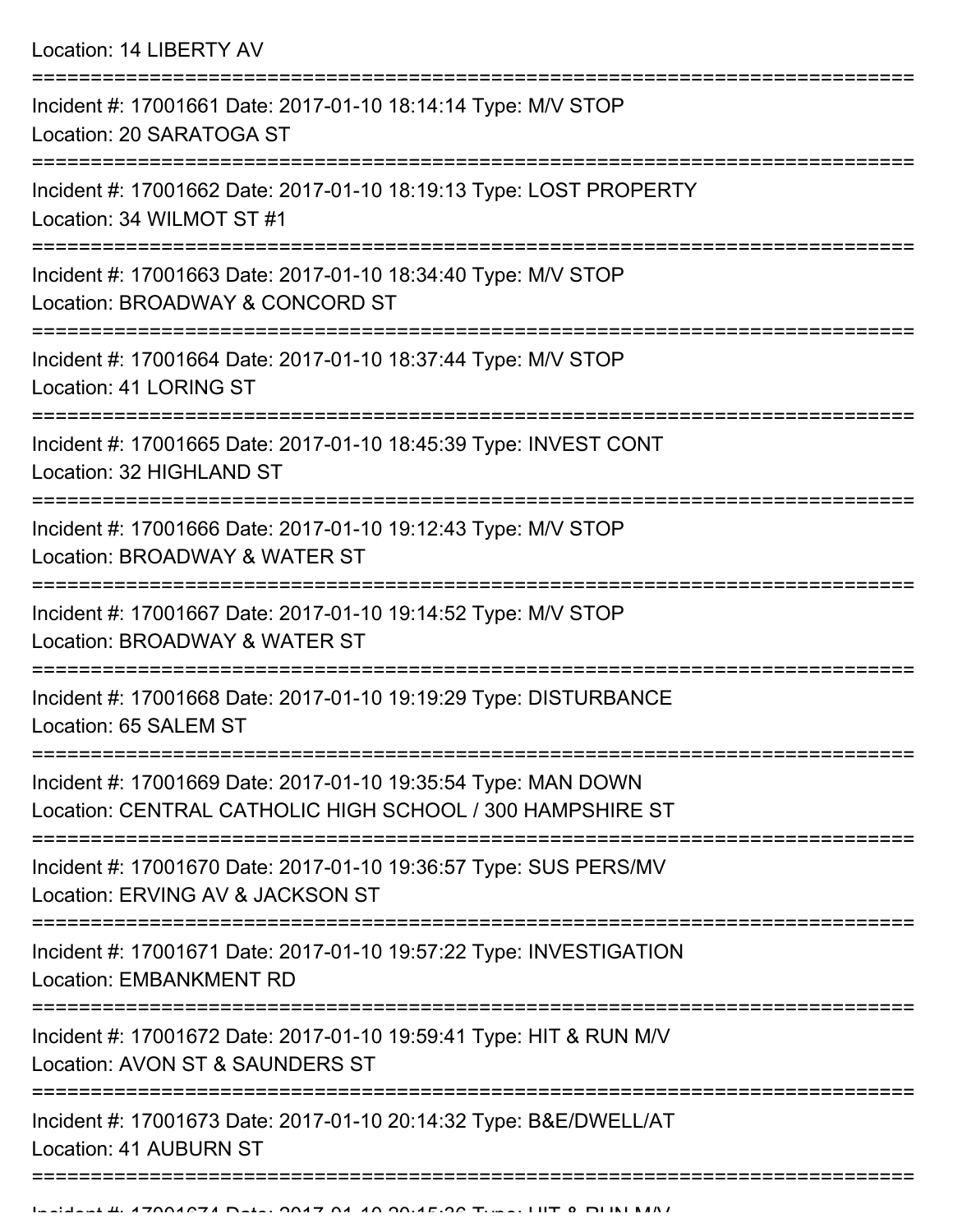Location: 5 SAUNDERS ST

| Incident #: 17001675 Date: 2017-01-10 20:25:02 Type: CK WELL BEING<br>Location: 22 SPRUCE ST FL 1                  |
|--------------------------------------------------------------------------------------------------------------------|
| Incident #: 17001676 Date: 2017-01-10 20:38:20 Type: INVESTIGATION<br><b>Location: 5 SAUNDERS ST</b>               |
| Incident #: 17001677 Date: 2017-01-10 20:42:38 Type: NOTIFICATION<br>Location: 107 NEWTON ST                       |
| Incident #: 17001678 Date: 2017-01-10 20:44:35 Type: MEDIC SUPPORT<br>Location: 115 ALLSTON ST FL 2                |
| Incident #: 17001679 Date: 2017-01-10 21:16:52 Type: DISTURBANCE<br>Location: 37 BODWELL ST                        |
| Incident #: 17001680 Date: 2017-01-10 21:29:49 Type: GENERAL SERV<br>Location: 65 WARREN ST                        |
| Incident #: 17001681 Date: 2017-01-10 21:58:00 Type: THREATS<br>Location: 58 TRENTON ST FL 2                       |
| Incident #: 17001682 Date: 2017-01-10 22:17:20 Type: MEDIC SUPPORT<br>Location: 8 WASHINGTON WY                    |
| Incident #: 17001683 Date: 2017-01-10 22:20:15 Type: NOISE ORD<br>Location: 24 FOSTER ST                           |
| Incident #: 17001684 Date: 2017-01-10 22:29:02 Type: KEEP PEACE<br>Location: SAL'S RESTURANT / 354 MERRIMACK ST    |
| Incident #: 17001685 Date: 2017-01-10 22:31:01 Type: THREATS<br>Location: LAWRENCE GENERAL HOSPITAL / 1 GENERAL ST |
| Incident #: 17001686 Date: 2017-01-10 22:57:44 Type: ALARM/BURG<br>Location: ARLINGTON SCHOOL / 150 ARLINGTON ST   |
| Incident #: 17001687 Date: 2017-01-10 23:16:55 Type: AUTO ACC/NO PI<br>Location: LAWRENCE ST & LEBANON ST          |
|                                                                                                                    |